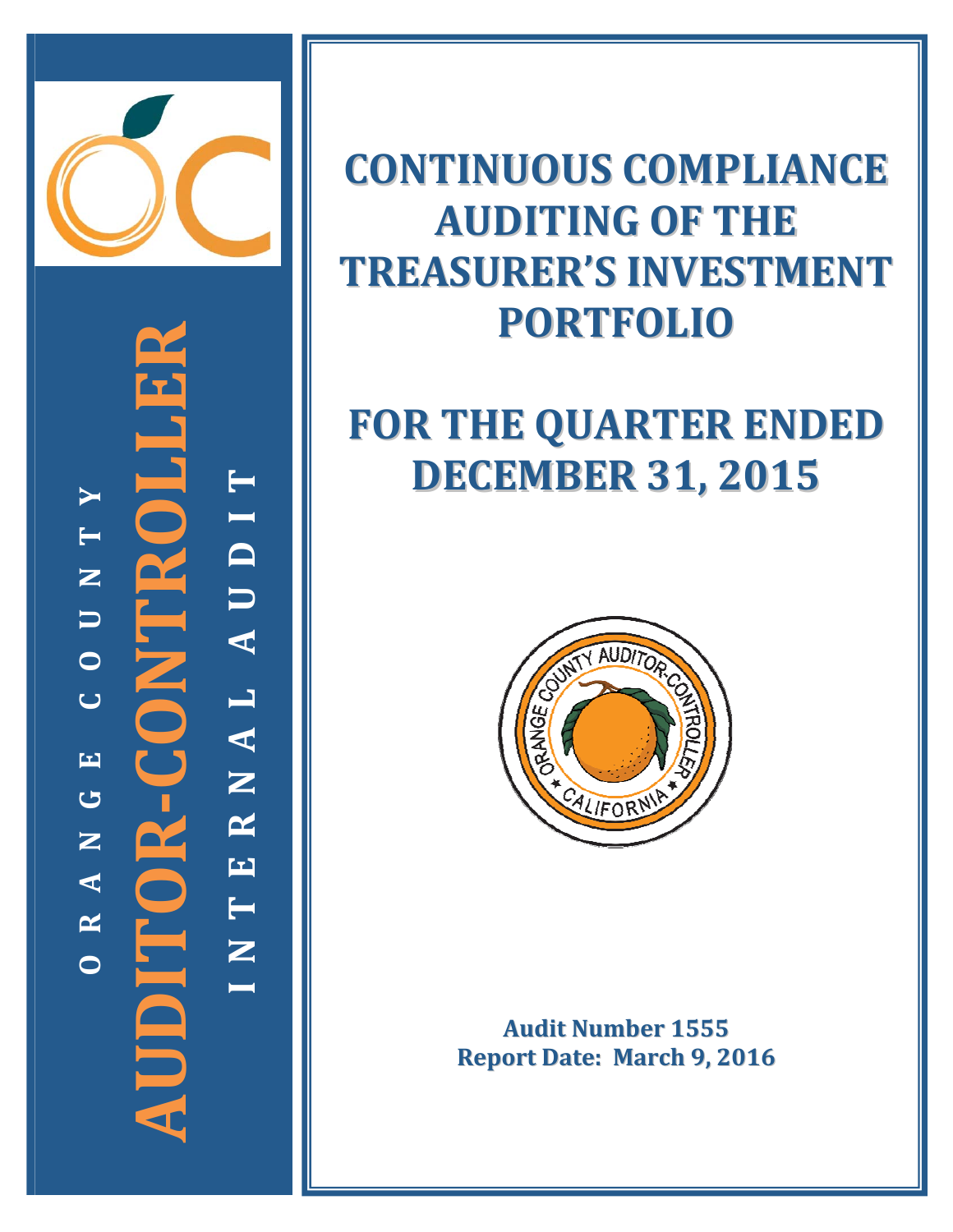

**Eric H. Woolery, CPA Orange County Auditor‐Controller**

**Toni Smart, CPA Carol Swe, CPA, CIA Scott Kim, CPA Hanh Nguyen**

**Director, Internal Audit Senior Audit Manager Senior Auditor Intern**

**12 Civic Center Plaza, Room 200 Santa Ana, CA 92701**

Auditor‐Controller Web Site www.ac.ocgov.com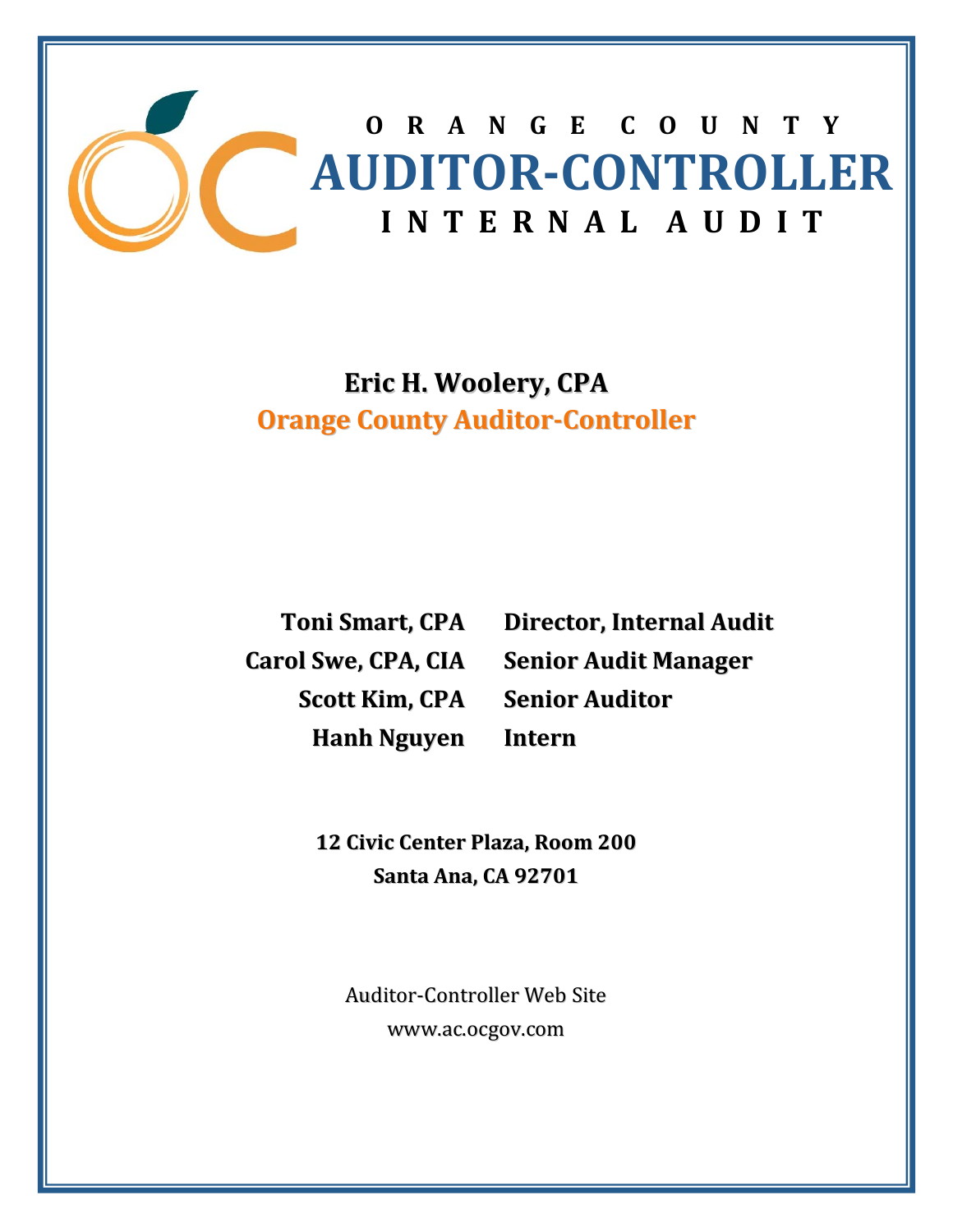

## **ERIC H. WOOLERY, CPA** AUDITOR-CONTROLLER

**Transmittal Letter** 

**March 9, 2016** 



**TO:** Members, Treasury Oversight Committee

## **SUBJECT:** Continuous Compliance Auditing of the Treasurer's Investment Portfolio For the Quarter Ended December 31, 2015

At the request of the Treasury Oversight Committee, we have completed the Continuous Compliance Auditing of the Treasurer's Investment Portfolio for the Quarter Ended December 31, 2015.

I submit an **Audit Status Report** quarterly to the Audit Oversight Committee (AOC) and a monthly report to the Board of Supervisors (BOS) where I detail any critical and significant audit findings released in reports during the prior month and the implementation status of audit recommendations as disclosed by our Follow-Up Audits. Although there were no findings noted during this audit, the results will be included in future status reports to the AOC and BOS.

Please feel free to call me should you wish to discuss any aspect of our audit report. Additionally, we will request the department complete a **Customer Survey** of Audit Services. The Treasurer-Tax Collector will receive the survey shortly after the distribution of our final report.

Toni Smart, CPA, Director Auditor-Controller Internal Audit Division

## **Attachment**

Other recipients of this report: Members, Board of Supervisors Members, Audit Oversight Committee Shari L. Freidenrich, Treasurer-Tax Collector Eric H. Woolery, Auditor-Controller Frank Kim, County Executive Officer Paul C. Gorman, Chief Assistant Treasurer-Tax Collector - Treasury Tomas Vargas, Assistant Treasurer-Tax Collector - Investments JC Squires, Financial Manager, Treasurer-Tax Collector Robin Stieler, Clerk of the Board of Supervisors Foreperson, Grand Jury Macias Gini & O'Connell, LLP, County External Auditor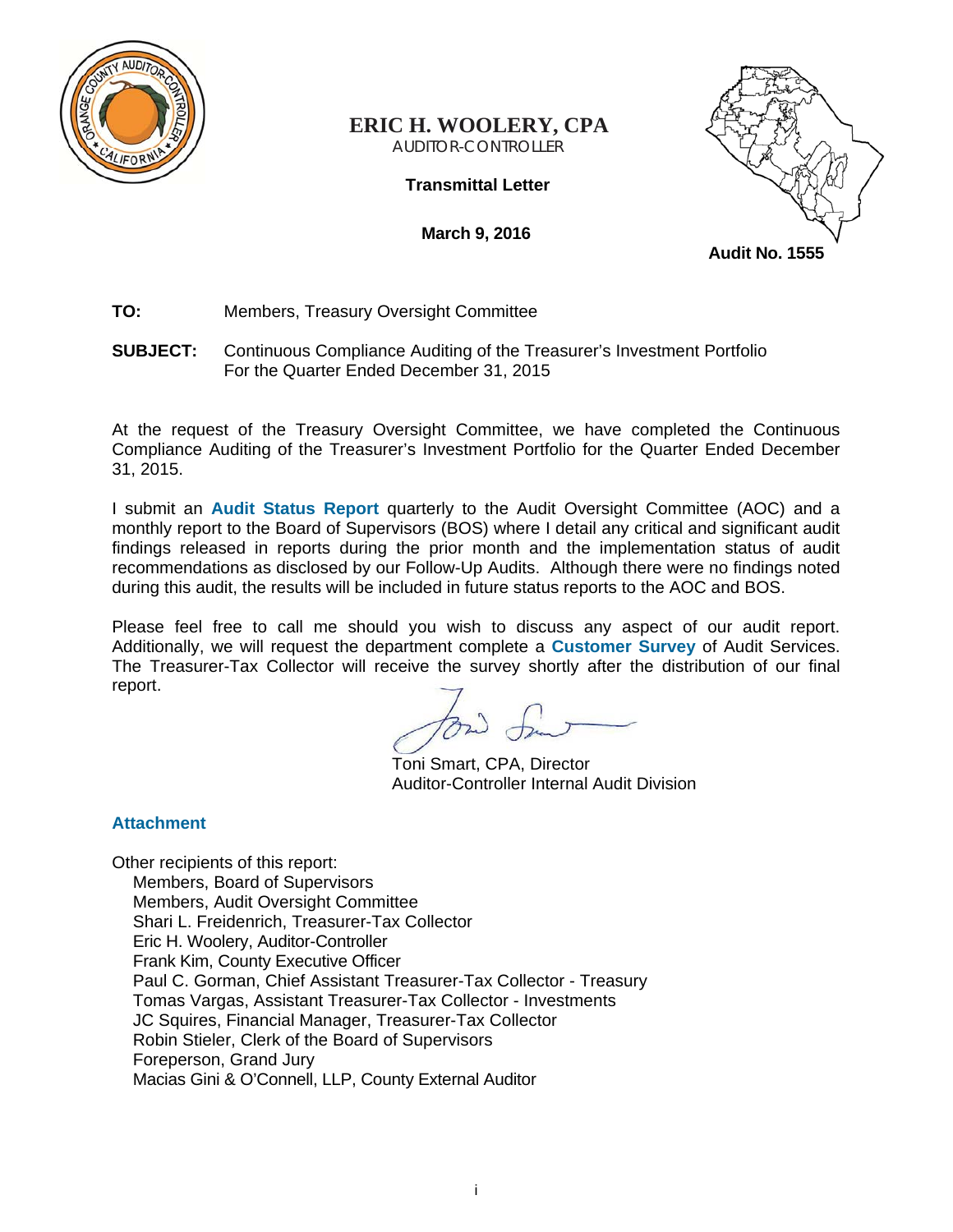

*Continuous Compliance Auditing of the Treasurer's Investment Portfolio For the Quarter Ended December 31, 2015 Audit No. 1555* 

**Transmittal Letter** is a set of the set of the set of the set of the set of the set of the set of the set of the set of the set of the set of the set of the set of the set of the set of the set of the set of the set of th

**Internal Auditor's Report 1 1 <b>1**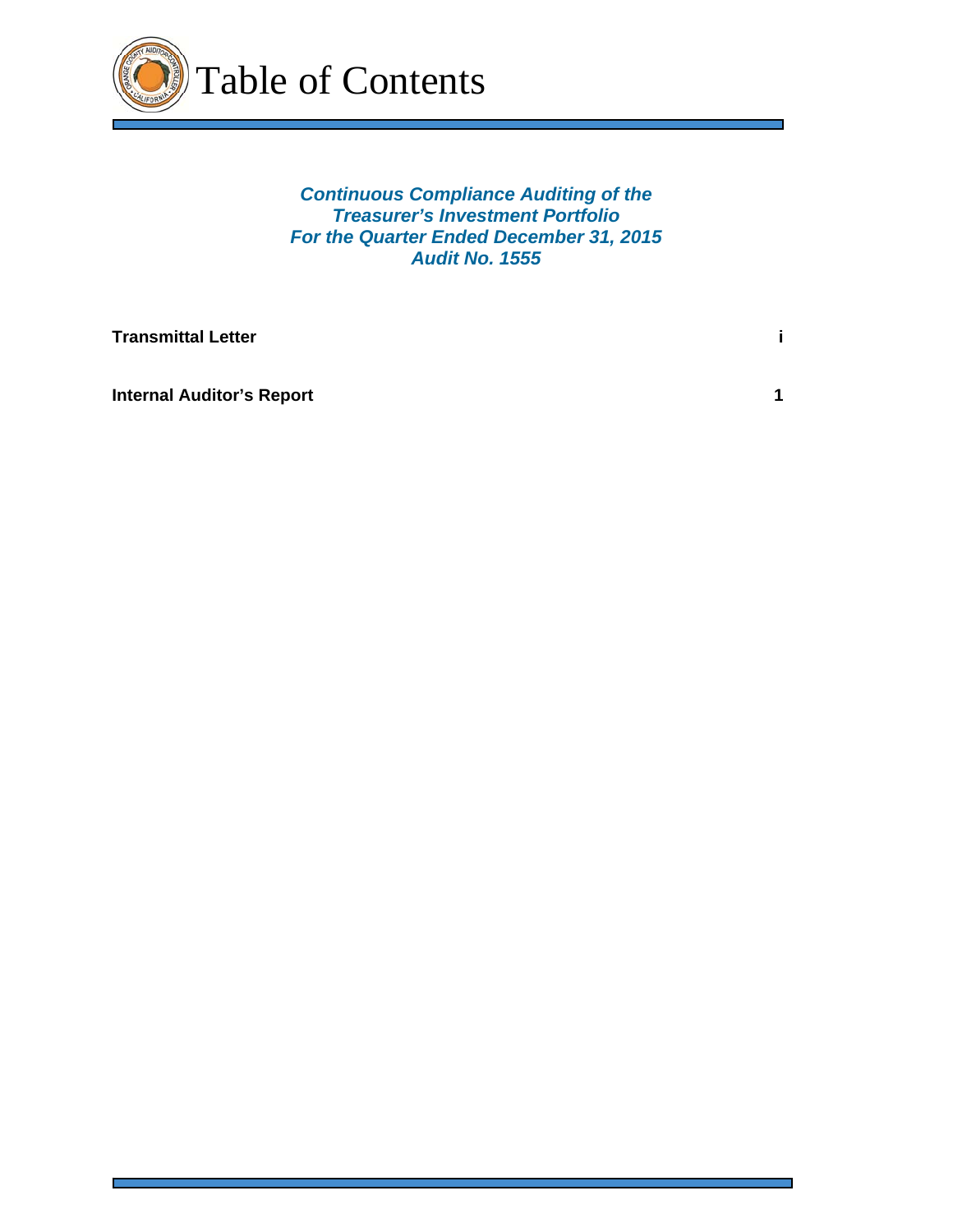

**March 9, 2016** 

Gary G. Capata, CPA, Chair, Public Member Treasury Oversight Committee c/o Capata CPA's 28202 Cabot Road, Suite 245 Laguna Niguel, CA 92677

We have completed the continuous compliance auditing of the Treasurer's investment portfolio for the quarter ended December 31, 2015. The purpose of our engagement was to determine whether the Orange County Money Market Fund, Educational Money Market Fund, John Wayne Airport Investment Pool (all collectively referred to as Money Market Funds in this report), and Extended Fund managed by the Orange County Treasurer were in compliance with certain provisions specified in the Investment Policy Statement (IPS) and that portfolio non-compliance including technical incidents were properly reported in the Treasurer's Monthly Investment Reports for October, November, and December 2015.

We perform our continuous compliance auditing of the Treasurer's investment portfolio at the request of the Treasury Oversight Committee. Our continuous auditing is designed to provide reasonable assurance to the Board of Supervisors, the County Executive Officer, Treasury Oversight Committee, and other stakeholders that the Treasurer's investment portfolio is in compliance with specific provisions of the IPS and that non-compliance deficiencies or technical incidents and required disclosures are properly reported.

Our compliance procedures included judgmentally selecting 10 business days for testing from each month and importing the selected electronic downloads from the Treasurer's Quantum System into ACL, a computer-assisted audit technique software, for purposes of performing calculations and validating that investment purchases were in compliance with the IPS by reviewing and testing supporting documentation. In conducting our procedures, we examined the following days in October: 1, 5, 8, 13, 15, 19, 22, 26, 28, and 30, November: 2, 4, 6, 10, 13, 17, 20, 23, 25, and 30, and December: 1, 3, 8, 10, 15, 18, 21, 23, 29, and 31.

Based on our continuous compliance auditing for the selected dates, **no compliance deficiencies were identified**, as discussed later in this report. When applicable, our report also includes information regarding the Treasurer's reporting of technical incidents in the Monthly Investment Reports. The Treasurer defines a technical incident as an event, other than the purchase of a security, which causes an IPS limit to be exceeded. The most common cause of a technical incident is when the total investment pool holdings decrease causing the relative percentage of holdings to increase.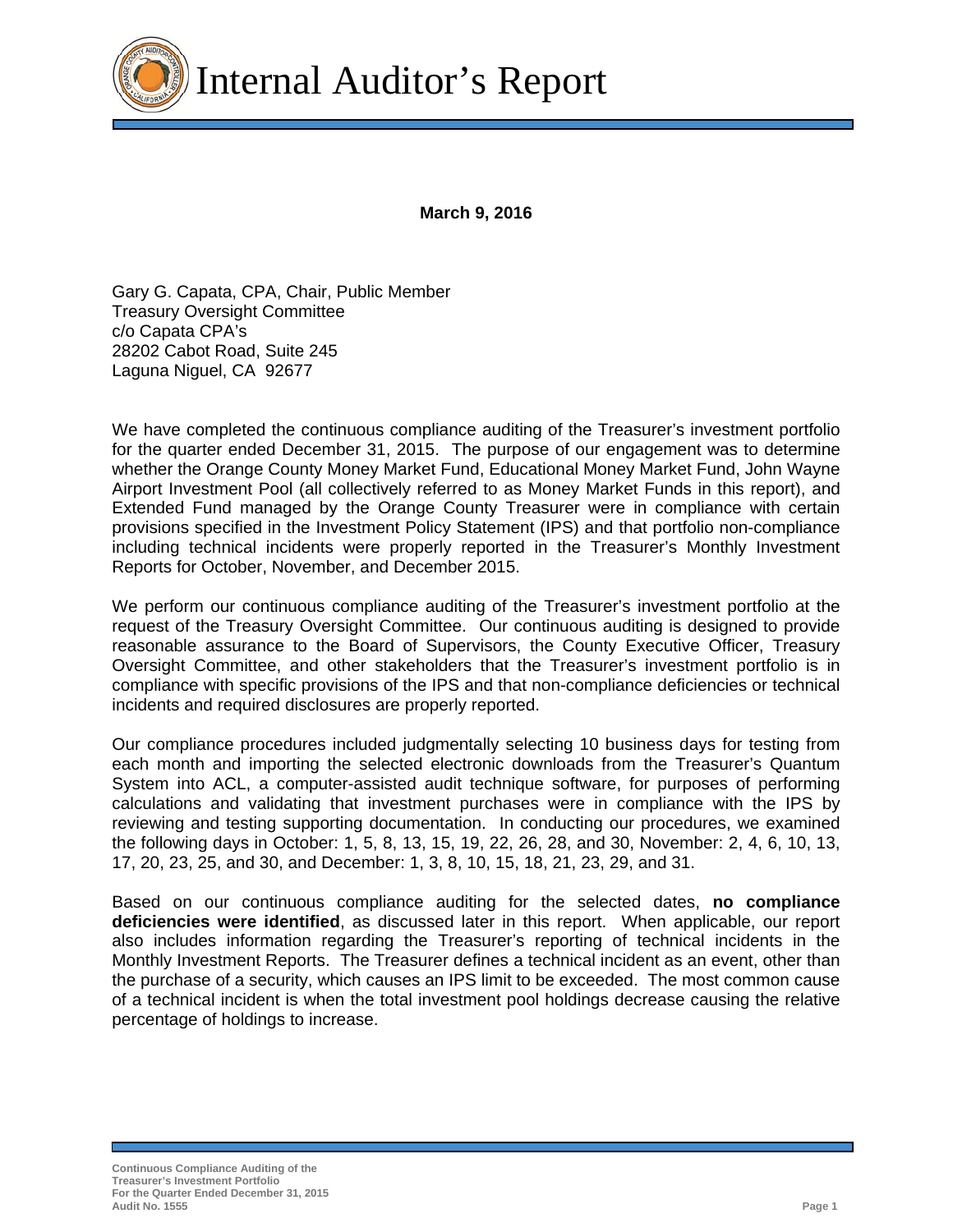

The following lists the procedures performed and results achieved from the continuous compliance auditing procedures:

1. **Authorized Investments (IPS Section VI, VII, and VIII):** We judgmentally selected a sample of 35 investments representing each pool. The sample was selected from investments purchased on the 30 business days selected for review from October to December 2015. For the sample selected, we independently confirmed that the investments conform to authorized investment requirements in accordance with the IPS. We also confirmed for the Pooled Funds that the Treasurer used issuers and brokers who were on the Treasurer's authorized lists.

**Results**: We found no exceptions.

2. **Diversification Compliance (IPS Section VIII.1):** We performed calculations to determine that the Money Market and Extended Fund portfolios met the diversification limits for investment types in accordance with the IPS.

**Results**: We found no exceptions.

3. **Weighted Average Maturity (WAM) Limitations (IPS Section VIII.2):** We performed calculations to determine that WAM did not exceed 60 days for the Money Market Funds in accordance with the IPS.

**Results**: We found no exceptions.

4. **Maximum Maturity Limitations (IPS Section VIII.2):** We confirmed that the maximum maturity of any portfolio instrument purchased did not exceed 13 months (397 days) for the Money Market Fund and 5 years (1,826 days) for the Extended Fund in accordance with the IPS.

**Results**: We found no exceptions.

5. **Investment Type Maximum Maturity Limitations (IPS Section VIII.1):** We confirmed that the maximum maturity of commercial paper, banker's acceptances, and repurchase agreements purchased did not exceed 270 days for commercial paper, 180 days for banker's acceptances, or 1 year (365 days) for repurchase agreements in accordance with the IPS.

**Results**: We found no exceptions.

6. **Issuer Limitations (IPS Section VIII.1):** We performed calculations to determine that the Money Market and Extended Fund portfolios did not exceed the investment limits for issuers in accordance with the IPS.

**Results**: We found no exceptions.